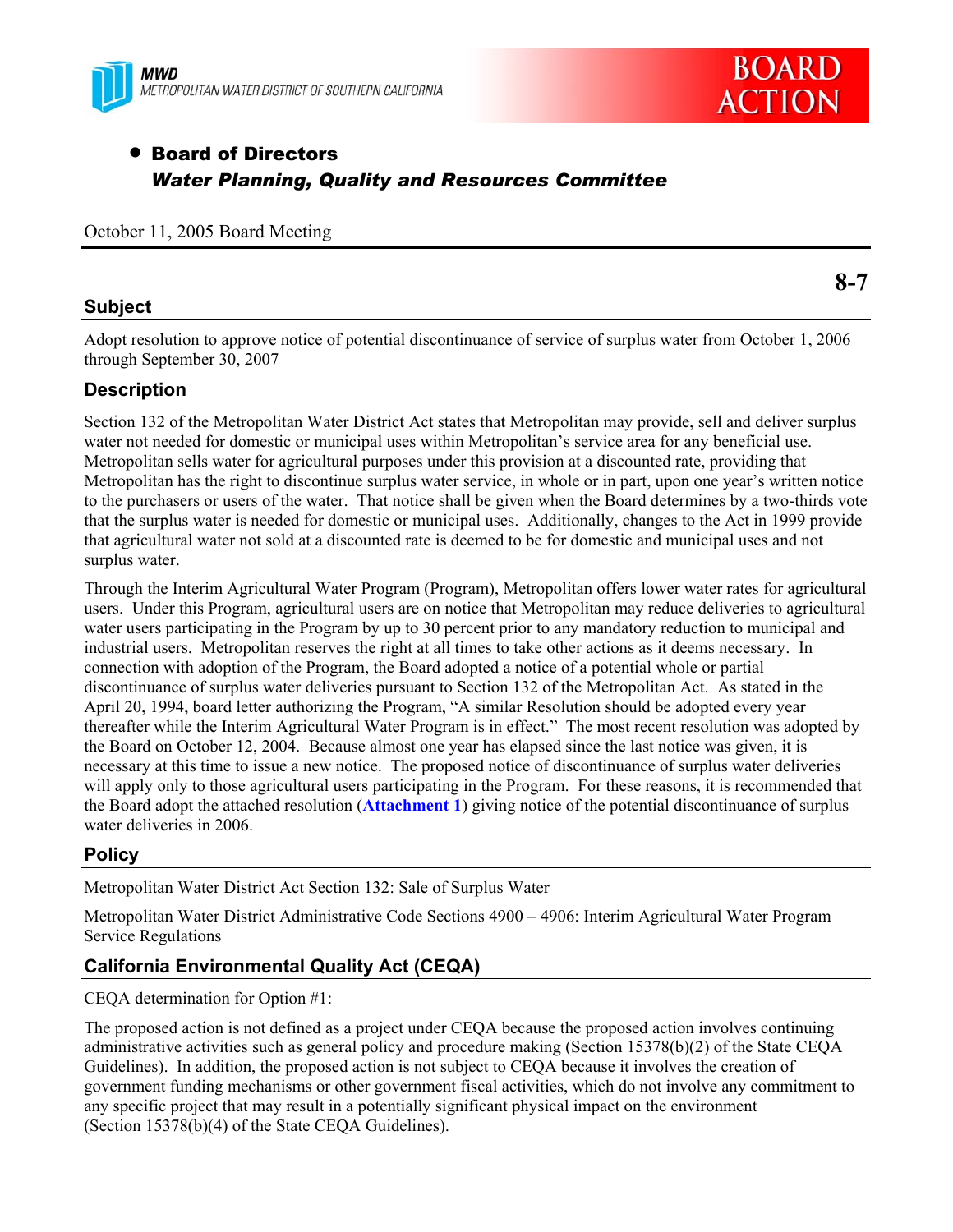The CEQA determination is: Determine that the proposed action is not subject to the provisions of CEQA pursuant to Sections 15378(b)(2) and 15378(b)(4) of the State CEQA Guidelines.

CEQA determination for Option #2:

None required

## **Board Options/Fiscal Impacts**

#### **Option #1**

Adopt the CEQA determination and the Resolution of the Board of Directors giving notice of potential discontinuance of service of Interim Agricultural Water Program water in 2006.

**Fiscal Impact:** None. The adoption of the resolution has no fiscal impacts on Metropolitan. Actions the Board takes in the future, should changes in State Water Project or Colorado River supplies occur, might have fiscal impacts based on the reduction in sales of surplus water.

### **Option #2**

Do not adopt the attached Resolution (**Attachment 1**).

**Fiscal Impact:** Potential impact is contingent upon how the Board decides to meet surplus water demand should changes in State Water Project or Colorado River supplies occur. The Board may decide to purchase transfer water, produce from storage accounts, or allocate other water deliveries under the Water Surplus and Drought Management plan.

### **Staff Recommendation**

Option #1

Wiclie 9/8/2005 *Jill T. Wicke Date* 

*Manager, Water System Operations* 

*Dennis B. Underwood CEO/General Manager* 

9/20/2005

*Date* 

**Attachment 1 – Resolution** 

BLA #3908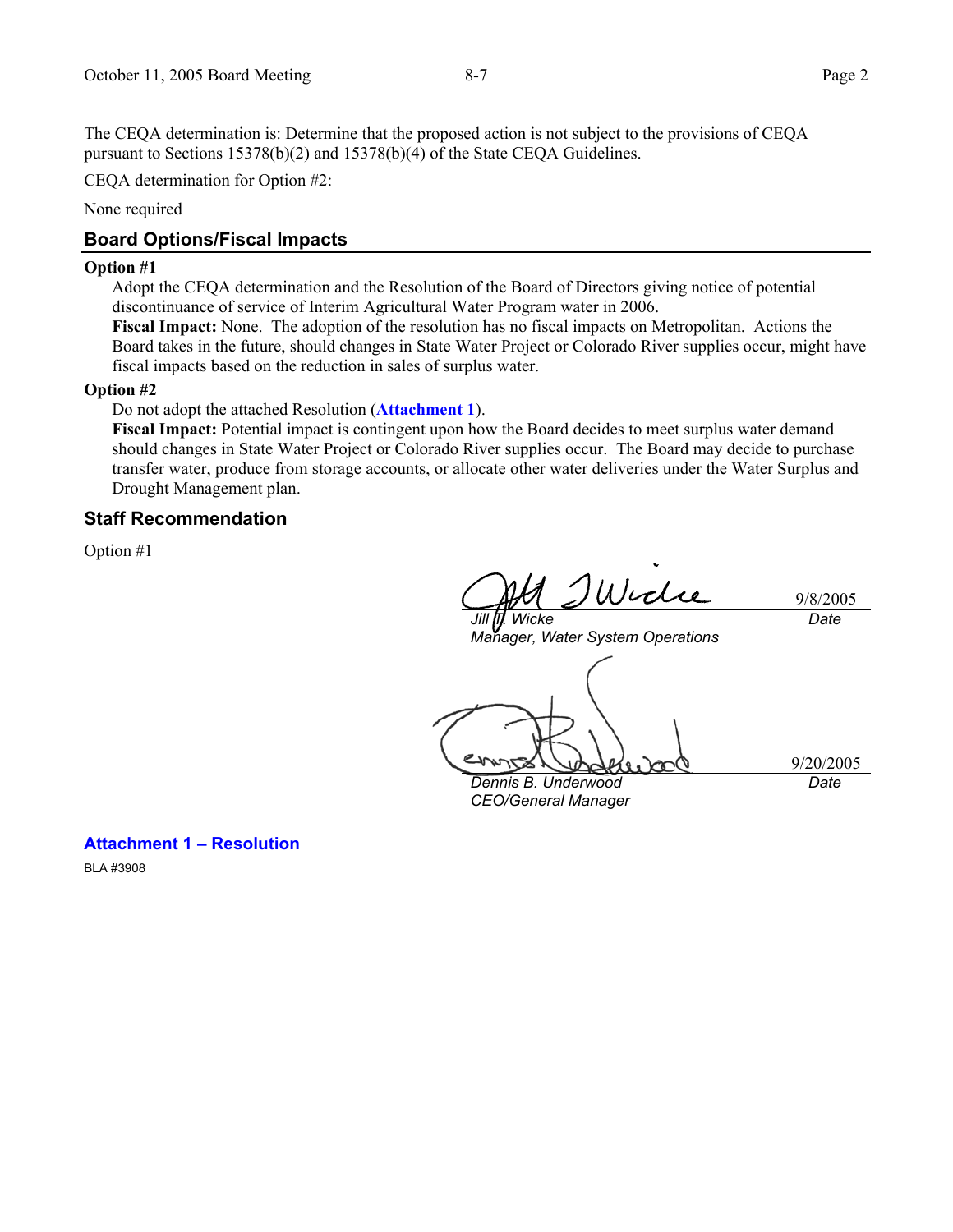### **RESOLUTION**

## **RESOLUTION OF THE BOARD OF DIRECTORS OF THE METROPOLITAN WATER DISTRICT OF SOUTHERN CALIFORNIA DIRECTING THE GIVING OF NOTICE OF POTENTIAL DISCONTINUANCE OF SERVICE OF SURPLUS WATER IN 2006**

 Whereas, an earthquake, other catastrophe, or unforeseen events could cause a shortage of water in Metropolitan's service area in the future; and

 Whereas, the state's ability to reliably meet Metropolitan's annual requirements for State Water Project supplies requires continued resolution of long-standing Bay-Delta issues through the initiated state and federal (CALFED) environmental decision-making process; and

 Whereas, until a long-term resolution of Bay-Delta issues is achieved, State Water Project operating requirements in the Bay-Delta could result in curtailed water deliveries and the potential for future water supply shortages; and

 Whereas, if there is insufficient precipitation during the winter of any future year, the State Water Project water supply could be inadequate to meet the demands of contractors of the Project; and

Whereas, Metropolitan's Colorado River water supply was significantly curtailed by the Department of the Interior on January 1, 2003; and

Whereas, due to the current six-year drought in the Colorado River watershed and the reduction in available reservoir storage, surplus water will most likely not be obtainable in 2006 and little if any apportioned, but unused, water is expected to be available; and

Whereas, under Section 132 of the Metropolitan Water District Act, Metropolitan may serve surplus water if such water is in excess of the domestic and municipal needs or requirements within Metropolitan; and

 Whereas, heretofore water for agriculture has been supplied on the condition that such supply can be discontinued subject to the giving of the notice required by said Section 132; and

 Whereas, Section 132 of the Metropolitan Water District Act requires that Metropolitan give the purchaser or user of surplus water one year's written notice that Metropolitan will discontinue the supply of surplus water; and

 Whereas, it is possible that Metropolitan will not have available for delivery water that is surplus to the municipal and domestic needs or requirements within Metropolitan; and

 Whereas, pursuant to the Interim Agricultural Water Program approved by Metropolitan on May 10, 1994, in a water shortage agricultural water deliveries may be cut back up to 30 percent prior to imposition of mandatory targets for firm deliveries; and

Whereas, the action proposed by this Resolution is not subject to the provisions of CEQA pursuant to Sections 15378(b)(2) and 15378(b)(4) of the State CEQA Guidelines; and

 Whereas, Metropolitan's Water Planning, Quality and Resources Committee has invited member public agencies and other interested parties to come before the Committee and present their views on a proposal to give the one year's notice called for by Section 132 of the Metropolitan Water District Act discontinuing in whole or in part the supply of surplus water from Metropolitan, and has considered those views.

 NOW, THEREFORE, BE IT RESOLVED by the Board of Directors of The Metropolitan Water District of Southern California, with two-thirds of the votes of its members concurring:

 1. That this Board determines and declares that all or a portion of the water presently served as surplus water may be needed for domestic or municipal uses within Metropolitan between October 1, 2006, and